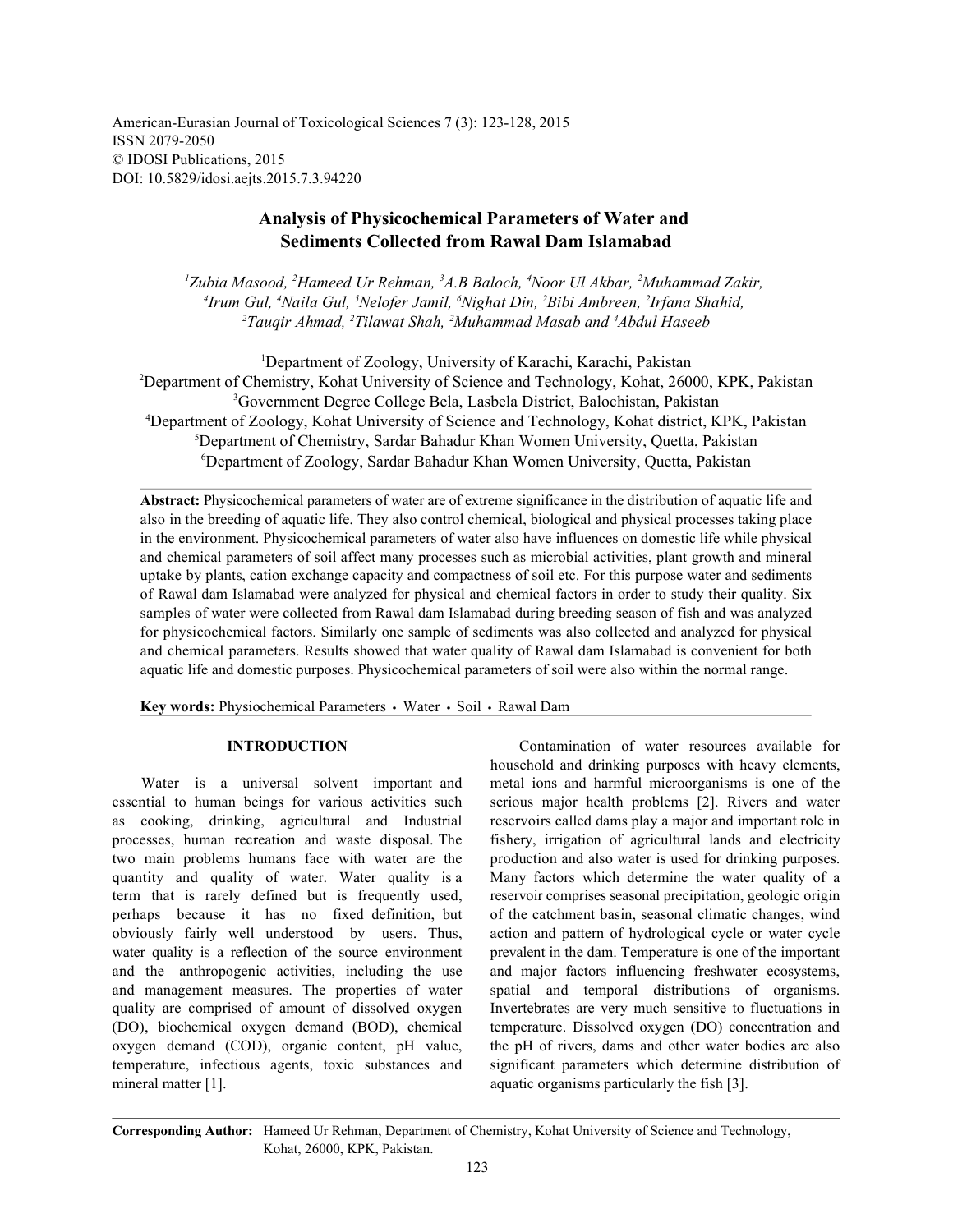by metals are altered which make the soil unfavorable for is 2.5 million US gallons per day. Korang River is the the growth of plants. Organic matter, redox potential, clay outlet stream of Rawal Dam. Rawal Lake is located within minerals, pH and temperature interrelationships between an isolated section of the Margalla Hills National Park. toxic metals themselves are the physicochemical There are 15 fish species belonging to 11 genera that are parameters which can influence the interactions between present in Rawal Lake. The fish species in Rawal Lake and soil microorganisms and toxic metals. Several forms of its tributaries include: Doula (*Channa channa*), Rahu nitrogen are present in wastewater, for example as (*Labeo rohita*), Thaila (*Catla catla*), Mori (*Cirrhinus* ammonium (NH<sub>4</sub><sup>+</sup>) and nitrate (NO<sub>3</sub><sup>-</sup>), ammonia (NH<sub>3</sub>) and *mrigala*), Carp fish (*Cyprinus carpio*) and Tilapia (*Tilapia* as organic compounds. Wastewater without treatment *mossambica*). Water and soil from Rawal dam was may have nitrogen and is mostly present in the form of collected for the analysis of physicochemical parameters ammonium (NH<sub>4</sub><sup>+</sup>). Nitrogen is an important and essential including pH, Conductivity, TDS, Color, Temperature, nutrient for biological growth. It is one of the main Odor and elasticity. components in all living organisms such as plants and microorganisms such as fungi [4]. **Methodology**

Water is an excellent solvent. It dissolves the **Collection of Samples:** Water and sediment samples minerals and salts from the rocks in which it is stored. were collected from the reservoir of Rawal dam Therefore, the physical and chemical parameters of the Islamabad for the analysis of their physicochemical particular area will be varied from another area. The parameters. Six samples of water were collected from the quality of water changes and varies with depth of water. reservoir of Rawal dam in a plastic bottle and six soil Seasonal changes are governed and controlled by the samples were collected from the shoreline of Rawal extent and composition of dissolved salts depending dam. Soil sample was enclosed in a polythene bag. upon subsurface environment [5]. The quality of water in Both water and soil samples were taken to the laboratory any ecosystem gives important information about the where they were treated and analyzed for seven available resources for supporting life in that ecosystem. physicochemical parameters including pH, conductivity, Good quality of water depends on many of its odor, color, temperature, elasticity and total dissolved physicochemical factors and biological characteristics. To solids (TDS). asses that monitoring of these factors it is essential to identify magnitude and source of any pollution [6]. Water **Sample Treatment:** Soil sample was oven dried at 110C. quality degradation and deterioration in reservoirs or After all the moisture was dried in the soil, it was ground dams usually comes from excessive input of nutrients, to a fine powder. 7 grams of powder soil was taken and acidification, organic pollution heavy metal was mixed with 15ml distilled water in order to prepare soil contamination, eutrophication and obnoxious and slurry. After mixing of soil and distilled water, they were abnormal methods of fishing practices. The influences of stirred consistently so that soil slurry was prepared. Soil these "imports" into the reservoirs and dams do not slurry was the subjected to the analysis of only influence the socio-economic functions of the physicochemical parameters. Water sample was directly reservoirs negatively, but also result in loss of structural subjected to physicochemical analysis. biodiversity of reservoirs [7].

provides the water needs for the cities of Rawalpindi and using pH meter (Model 3505 Jenway). pH meter was Islamabad. It is located in Islamabad park area at longitude calibrated using the buffer solutions of pH=4 and pH=8. with some other small streams coming from Margalla Hills measured and readings from pH meter were recorded as Maximum height of dam is 133.5ft. Area of reservoir is 3 calibration water and soil sample were subjected to are 43, 000 acre feet, 45,000 acre feet and 47, 000 acre feet measure the temperature of both water and soil slurry. purposes in Rawal pindi is 19.5 million US gallons per day temperature of soil and water was measured.

The physicochemical properties of soil polluted while in Islamabad its water supply for drinking purposes

Rawal Lake in Pakistan is an artificial reservoir that **Sample Analysis:** pH of water and soil was measured of 73° 7' E and latitude of 33° 41' N. Korang River along After calibration, pH of soil slurry and water was have been set to form this artificial lake which covers an results. Conductivity was measured using conductivity area of 8.8 km². Its catchment area is 106.25 Sq mi. Crest meter (Model 103 Jencose). Conductivity meter was level of Rawal dam is 1.742ft and its crest length is 700ft. calibrated using 0.1 molar solution of KCl. After Sq mi. and its maximum depth is 102 feet. Live storage, conductivity meter and readings from conductivity meter dead storage and gross storage capacities of Rawal dam were recorded as results. Thermometer was used to respectively. Water supply of Rawal dam for drinking Thermometer was first adjusted at 0 °C after which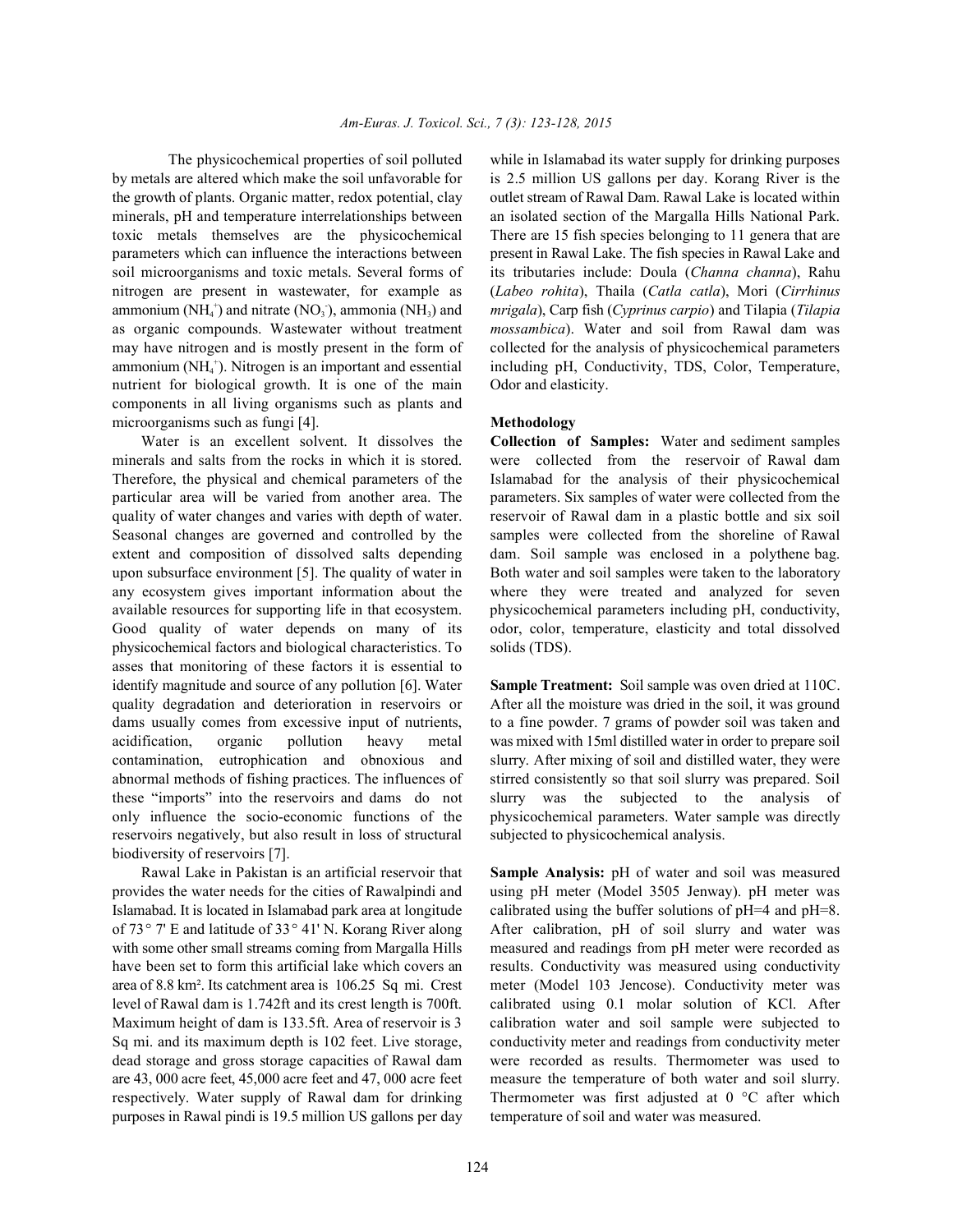temperature of water while chemical parameters include, range given by WHO. dissolved oxygen contents, pH and electrical conductivity alkalinity and hardness. All these factors have their own **Conductivity:** Conductivity of water and soil samples significance as they are part of environment necessary is given the Table 1 and is shown in Figure 2. The for the continuity of life processes. For example pH is a conductivity of water is affected by the suspended measure of hydronium ion concentration or measure of impurities and also depends upon the concentration acid-base equilibrium achieved by compounds dissolved of ions in the water [11]. According to WHO normal in water as well as extent of coagulation and flocculation range of electrical conductivity for water is 400-600µS/cm process of chemicals. Similarly electrical conductivity [10]. gives an idea about the concentration of electrolytes in Conductivity of water was recorded below the normal water and soil and is the limiting factor. Electrical range. Conductivity of soil was also recorded below the conductivity (EC) which is a measure of water's ability to normal range. conduct an electric current is related to the amount of dissolved minerals and salts in water, but it does not give **Total Dissolved Solids (TDS):** Values of TDS are an indication of which element is present but higher value given in the Table 1 and Figure 3. According to WHO of EC is a good indicator of the presence of contaminants normal range of TDS for water is 50-250mg/ml [10]. and pollutants such as chloride, sulphate, sodium and Value of TDS recorded for water was 100mg/50ml potassium while hardness of water is defined as the which is within the normal range given by WHO. measure of concentration of dissolved calcium and The quantity of TDS is proportional to the degree of magnesium ions in water [8]. **pollution**. The TDS is recorded more during rainy

Table 1 and Figure 1. Recorded pH of water sample recorded to be 170mg/50ml which is below the normal was 7.21 while the pH of soil was 7.26. The pH of soil is range. TDS analysis has great implications in the control one of the most important physicochemical of physical and biological waste water treatment parameters. It affects mineral nutrient soil quality and processes [6].

**RESULTS** much microorganism activity [9]. According to WHO Physical parameters include color, odor and both water and soil samples was recorded within normal normal range of pH for water and soil is 6.5-8.5 [10]. pH of

**pH:** pH of water and soil samples is shown in the from runoff water [5]. Value of TDS for soil was season. This is because of the addition of solids

Table 1: Physicochemical parameters of water and soil samples collected from Rawal Dam Islamabad

| Type of sample | pH   | Conductivity $(\mu S/cm)$ | Color     | Odour           | Femperature | TDS        | Elasticity  |
|----------------|------|---------------------------|-----------|-----------------|-------------|------------|-------------|
| Water sample   |      | 0.41                      | Colorless | <b>Odorless</b> | 30C         | 100mg/50ml | Non elastic |
| Soil sample    | 7.26 | 0.42                      | Red brown | <b>Odorless</b> | 28.2C       | 170mg/50ml | Elastic     |



Fig. 1: pH of water and soil samples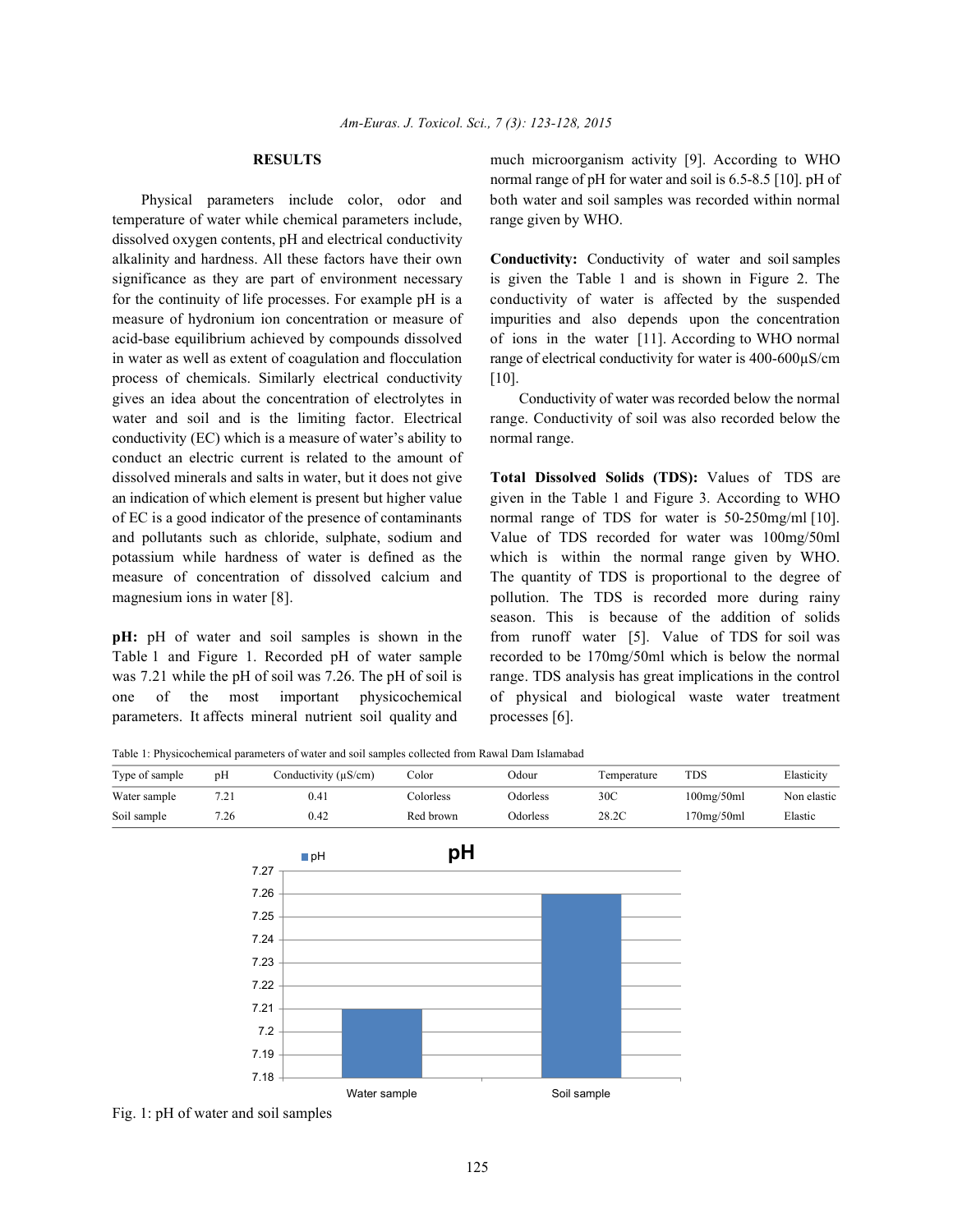*Am-Euras. J. Toxicol. Sci., 7 (3): 123-128, 2015*



## **Conductivity(µS/cm)**

Fig. 2: Conductivity of water and soil samples



Fig. 3: TDS of water and soil samples



## **Temperatre(celcius)**

Fig. 4: Temperature of water and soil samples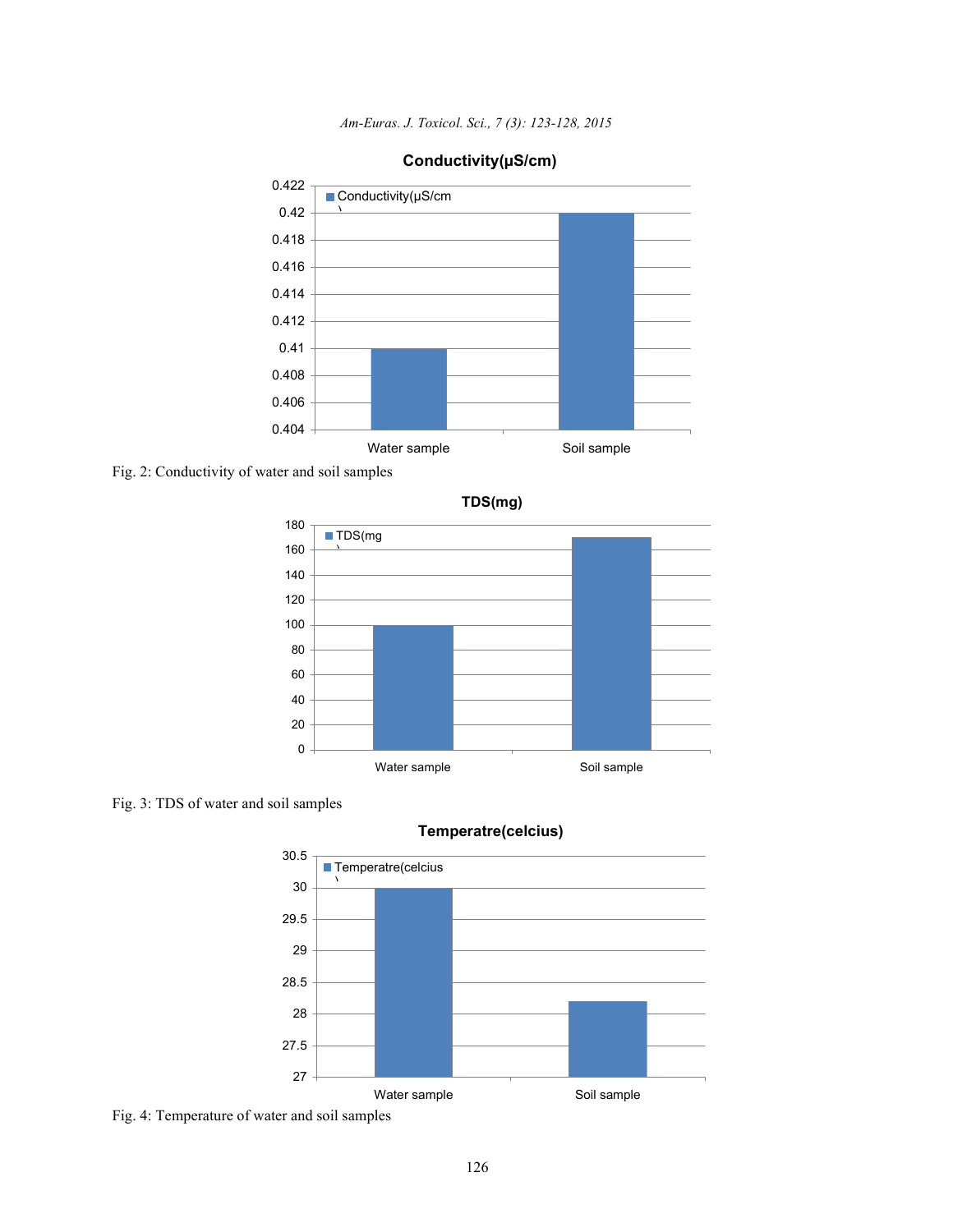samples are given in the Table 1 and figure 4. High value parameters recorded for sediments were also within the of water temperature was recorded i.e. 30 °C. High normal ranges. temperature of water was recorded because of low water level and high atmospheric temperature [6]. In an **REFERENCES** established system the temperature of water controls the rate of all chemical processes, reproduction and immunity 1. Oluyemi, E.A., A.S. Adekunle, A.A. Adenuga and and affects fish growth. Drastic temperature alterations W.O. Makinde, 2010. "Physico-chemical properties can be fatal to fish [12]. Temperature of soil was also and heavy metal content of water sources in Ife

**Color:** Water sample collected from Rawal dam was and Technology, 4(10): 691-697. colorless while soil sample had brown color. 2. Guptaa, D.P., Sunitaa and J.P. Saharanb, 2009.

dam were odorless. Researcher, 1(2): 1-5.

Results of physicochemical parameters are shown in 6(5): 369-374. figures and are given in the tables. 5. Ajit, M. Kalwale and Padmakar A. Savale, 2012.

life [13]. pH value according to Target Water Quality Deoli Bhorus Dam water," Advances in Applied Range (TWQR) for domestic use is 6.0 to 9.0 [13]. Water Science Research, 3(1): 273-279. of Rawal dam Islamabad is suitable for both aquatic life 6. Medudhula Thirupathaiah, Ch. Samatha and Chintha were also found below the normal range [10]. Temperature of Karimnagar district, Andhra Pradesh," of water was recorded higher which is due to high International Journal of Environmental sciences, atmospheric temperature. Temperature of soil was also 3(1): 369-378. recorded higher and this might be due to high temperature 7. Tessema, A., A. Mohammed, T. Birhanu and of water. T. Negu, 2014. "Assessment of Physicochemical

parameters of water collected from Rawal dam Islamabad water and plants and analysis of physicochemical it was shown that all the physicochemical parameters were parameters of soil and water Collected from Tanda in the normal range according to WHO and TWQR which Dam Kohat," Journal of Pharmaceutical sciences and indicates that water of Rawal dam is convenient for Research, 7(3): 89-97.

**Temperature:** Values of temperature of water and soil aquatic life and also for domestic life. Physicochemical

- recorded high i.e. 28°C. North Local Government Area of Osun State, Nigeria," African Journal of Environmental Science
- **Odour:** Both water and soil samples collected from Rawal Selected Area of Kaithal City (Haryana) India. "Physiochemical Analysis of Ground Water of
- **Elasticity:** Water sample collected from Rawal dam was Muhammad Ijaz and Asthma Maqbool, 2013. inelastic while soil sample was elastic. "Monthly variations in physicochemical parameters **DISCUSSION** Headworks (Pakistan)," Biologica (Pakistan), 3. Altaf Hussain, Abdul Qayyum khan Sulehira, of a flood plain reservoir on River Ravi near Balloki 59(2): 371-377.
- Present study was conducted in order to analyze 4. Abdul majeed Mlitan, Abdullah Abofalga and physicochemical parameters of water and sediments Abdelaziz Swalem, 2015. "Impact of Treated collected from Rawal dam Islamabad. Six samples of water Wastewater on Some Physicochemical Parameters were collected during breeding season of fish. Six samples Soil and Its Fungal Content," International Journal of of siol were also collected for physicochemical analysis. Environmental Science and Development,
	- pH values from 7.2 to 8.5 are suitable for aquatic "Determination of Physico-Chemical Parameters of
- and domestic purposes because its pH is within the Sammaiah, 2012. "Analysis of water quality using normal range. Values of electrical conductivity and TDS physicochemical parameters in lower manair reservoir
- The results revealed that water of Rawal dam is Water Quality of Bira Dam, Bati Wereda, Amhara suitable for both domestic purposes and for aquatic life. Region, Ethiopia," Journal of Aquatic. Research and Development, pp: 5-6.
	- **CONCLUSION** 8. Ruqia Nazir, Muslim khan, Muhammad Masab and From the obtained results of physicochemical Metals (Ni, Cu, Cd, Cr, Pb, Zn, Fe) in the soil, Hameed ur Rehman, 2015. "Accumulation of Heavy